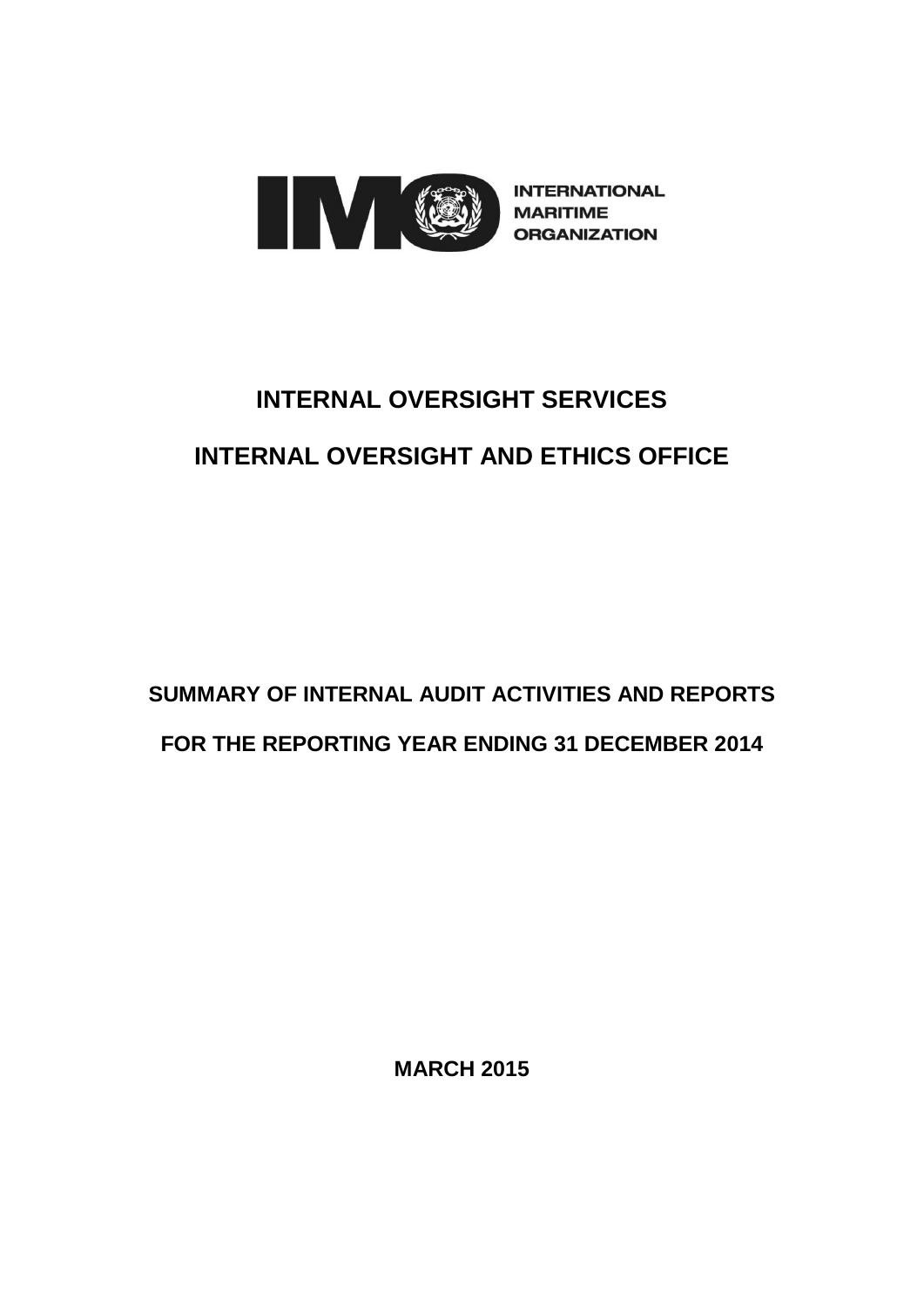#### **SUMMARY OF INTERNAL AUDIT ACTIVITIES AND REPORTS JANUARY TO DECEMBER 2014**

#### **INTRODUCTION**

1 In accordance with the Terms of Reference of Internal Oversight, as provided in Appendix II of IMO's Financial Regulations, the Internal Oversight Services (IOS) of the Internal Oversight and Ethics Office (IOEO) is responsible for undertaking internal audits, and for reporting, as appropriate, the results thereon to the Secretary-General. Internal audit is under the responsibility of the Head, IOEO who was appointed by and is reporting directly to the Secretary-General. The core internal audit activities include the provision of assurance and advisory services to the Secretariat.

2 This summary, which was cleared by the Director, Administrative Division and approved by the Secretary-General, covers the internal audit activities carried out and reports issued during the period from January to December 2014.

## **INTERNAL AUDIT ACTIVITIES IN 2014**

3 The annual plan and work programme for 2014 approved by the Secretary-General expected IOS to execute seven internal audit engagements and other regular assurance and advisory services. The internal audit activities planned for the year were fully completed and the reports for the seven internal audit engagements (five assurance and two consulting engagements) were issued during the same year.

#### **Assurance services**

4 Five engagements were carried out, completed and reported during 2014, including a follow-up audit on the status of implementation of 2013 and prior years' recommendations. The main four audits covered the following thrust areas: payroll 2013; Djibouti Code Trust Fund; separation benefits and payments in 2013; and education grant. The summary of findings and recommendations for the four audits is provided in the succeeding section. The result of the follow-up of the status of implementation of 2013 and prior years' recommendations is discussed in a separate section.

5 During the same year, IOS also provided assurance services by reviewing or certifying the accuracy of the following: Member State assessments for 2015; Member State earnings under the Contributions Incentive Scheme for 2013; publications 2013 year-end inventory and write-off; write-off proposals of losses and receivables at year-end 2013; and the Council documents relating to budget, accounts, Member State arrears in contributions; and other financial reports submitted to the Secretary-General for approval.

#### **Consulting services**

6 Two advisory engagements were carried out, completed and reported during 2014 involving the monitoring of the status of implementation of an on-going project (SAP Business Intelligence) to provide a strategy for the future development of business user management information and analytical applications, and the review of the provision of internal audit services to the IMO International Maritime Law Institute (IMLI). The summary of findings, conclusions and recommendations resulting from these two advisory engagements, is provided in the succeeding section.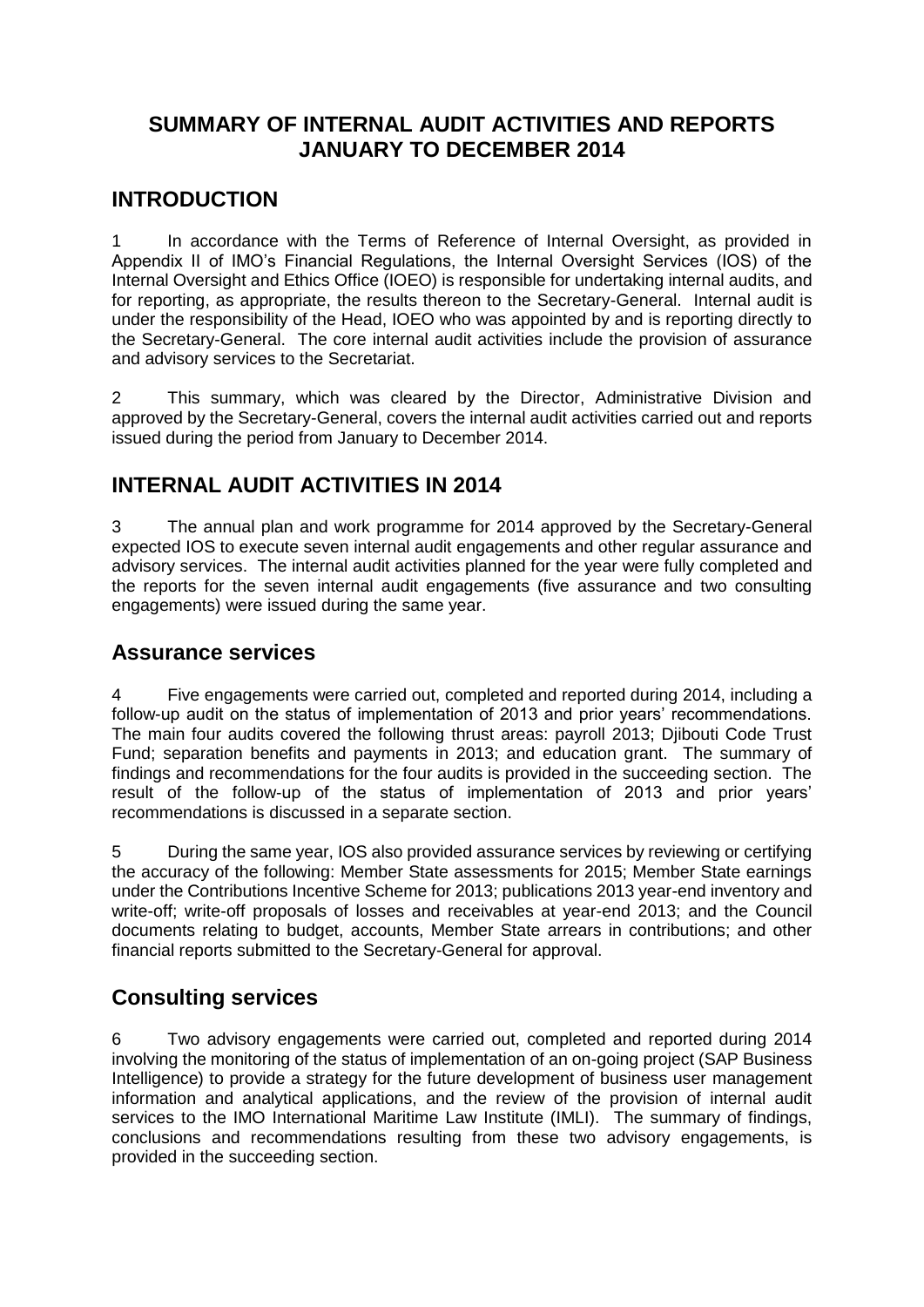7 IOS also provided professional advisory services which are intended to add value by: improving operational efficiency; strengthening and enhancing controls and procedures, ensuring proper implementation of and compliance with regulations, rules and established policies; safeguarding the assets of the Organization; and promoting effective implementation of system modules and standards.

## **INTERNAL AUDIT REPORTS ISSUED IN 2014**

## **Audit of Payroll 2013**

8 The objectives of the audit were: to confirm the validity and accuracy of entitlements authorized for payment to staff members in accordance with regulations, rules, policies, established practices and procedures, applicable rates and supporting documentation; to ascertain the accuracy of the calculation of salaries and allowances, payroll deductions and other payroll costs processed or paid through the system; and to identify weaknesses of the current system, if any, as they affect the accuracy of the calculation and payment of salaries, allowances and deductions. The review covered payroll transactions during the period from January to December 2013 with a total payroll cost of £23,004,154 for the General Fund (£21,202,278) and the Trading Fund (£1,801,876), involving 262 to 270 staff members during the same period.

9 The verification confirmed the legitimacy and the current grade and step of all staff members, including the salary rate (dependency or single) for professional staff members. Generally, the SAP HR and Payroll system is accurately calculating the salaries, post adjustments, allowances and deductions, including retroactive adjustments during the same period.

10 However, the audit noted a few inaccuracies in the calculation and payment of salaries, post adjustment, special post allowance and rental subsidy due to oversight. Inconsistencies were also noted due to system calculation error in respect of hardship allowance when there was a change from a single to dependent salary rate, and in pension when the pensionable amount is being prorated into several amounts. These deficiencies resulted in either short payments or overpayments to six staff members totalling £5,484, which is approximately 0.02% of the overall expenditure amount.

11 Appropriate recommendations were made to address the deficiencies noted during the audit, requiring corrective or remedial measures and follow-up actions to: investigate and resolve the system configuration issues in respect of hardship allowance and pension; refund the short payments to and recover the overpayments from concerned staff members; improve the controls and procedures in the review of dependency status to ensure processing in a timely manner; and strengthen the controls and procedures in the manual calculation of a special post allowance with a language allowance element. Management has taken immediate action and remedial measures to address most of the deficiencies and correct the errors pointed out during the audit, with longer-term action being taken progressively.

## **Audit of Djibouti Code Trust Fund**

12 The objectives of the audit were to ascertain that: funds were used for the purposes intended; activities were implemented in accordance with the approved plan and expected outputs were realized towards the achievement of the objectives; the trust fund was administered in compliance with regulations, rules, established policies and procedures, and the terms of reference of the fund; and financial transactions were accounted for and reported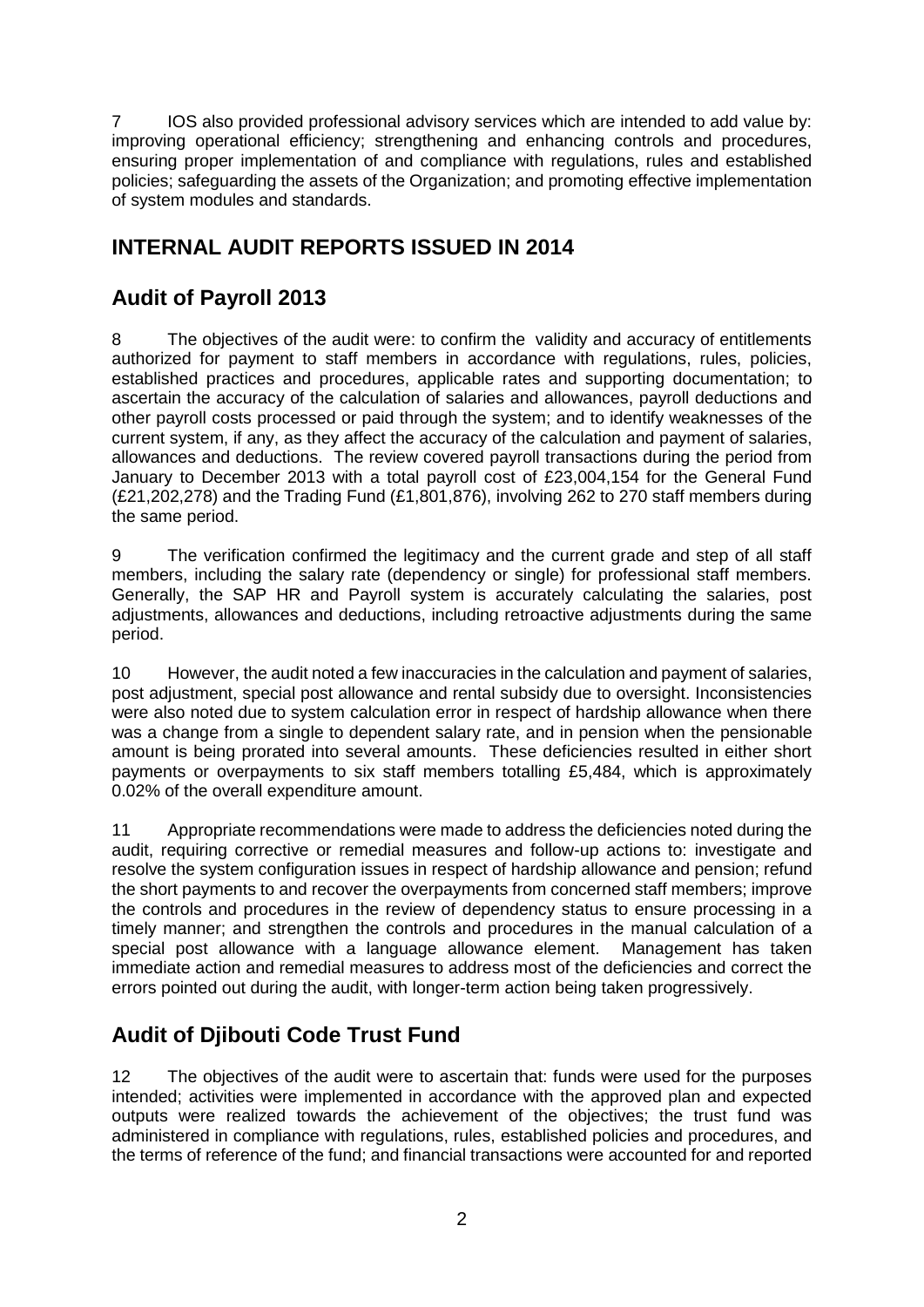accurately. The audit covered all activities and financial transactions of the Trust Fund for the period from September 2009 to June 2014.

13 The IMO Djibouti Code Trust Fund was established to provide a dedicated source of financial support for a technical cooperation and assistance activities programme for the participants to the Djibouti Code of Conduct (DCoC) concerning the repression of piracy and armed robbery, and establishment of a regional training centre in Djibouti as well as capacity building activities.The total contribution into the Trust Fund from more than 11 donors amounted to \$17,178,437 during the period from 1 September 2009 to 30 June 2014. A total amount of \$12,234,282 was used and spent in carrying out 62 planned activities of the programme, of which \$8,847,034 was spent for implementation of the DCoC under the four pillars (training, capacity building, information sharing, and review of national legislation), and the remaining \$3,387,248 was for the construction of the Djibouti Regional Training Centre (DRTC) building.

14 The total expenditure for the years 2010 to 2013 were within the planned figures but there were significant underspends ranging from 35% to 54% in major cost elements during the same period. These underspends were the net effect of savings in the delivery of some activities and delay in the implementation of a number of activities due to some factors dependent on the participating countries, unforeseen or uncontrollable events, overestimation, and problems in the financial planning and execution attributed to lack of familiarity with the budgeting process and financial monitoring through the SAP system during the early years of the programme. The delay in the construction of the training centre was due to various technical and administrative problems, including contractual problems between third parties outside of IMO's control.

15 The planned outputs towards the achievement of the objectives of the programme were delivered, although there were delays in the implementation of some activities. The funds were used and spent within the budget and for the purposes intended in accordance with the terms of reference of the Trust Fund and in compliance with the Organization's applicable regulations and rules, and established policies and procedures. The review confirms the appropriateness and adequacy of existing administrative and financial controls and procedures over the authorization and approval for payment of expenditures. Except for some minor adjustments that need to be reviewed and effected, the financial transactions were accurately and completely recorded and reported in the accounts.

16 The audit has identified a number of lessons learnt that should be considered in future in the administration of a trust fund and management of projects funded from extra-budgetary resources, including the following: development of guidelines or checklists and provision of training and support to staff of a newly established programme office on the proper implementation of administrative and financial policies and procedures; consultation with programme managers for any agreements and decisions to be made that would affect programme staff costs; and preparation of financial reports that would include not only the actual expenditure but also the planned figures with explanations for variances. The review also reiterated the suggestion made by the External Auditor in their previous audit, that all potential risks affecting delivery should be identified and risk-mitigating clauses or alternative measures embedded in agreements with third parties.

17 Recommendations were also made to review the issues raised in the accounting of some financial transactions and the open items under assets and liabilities accounts, including the clearing of long outstanding items. Management welcomed and noted the lessons learnt and recommendations identified and contained in the report, and gave an assurance that actions will be taken to implement them.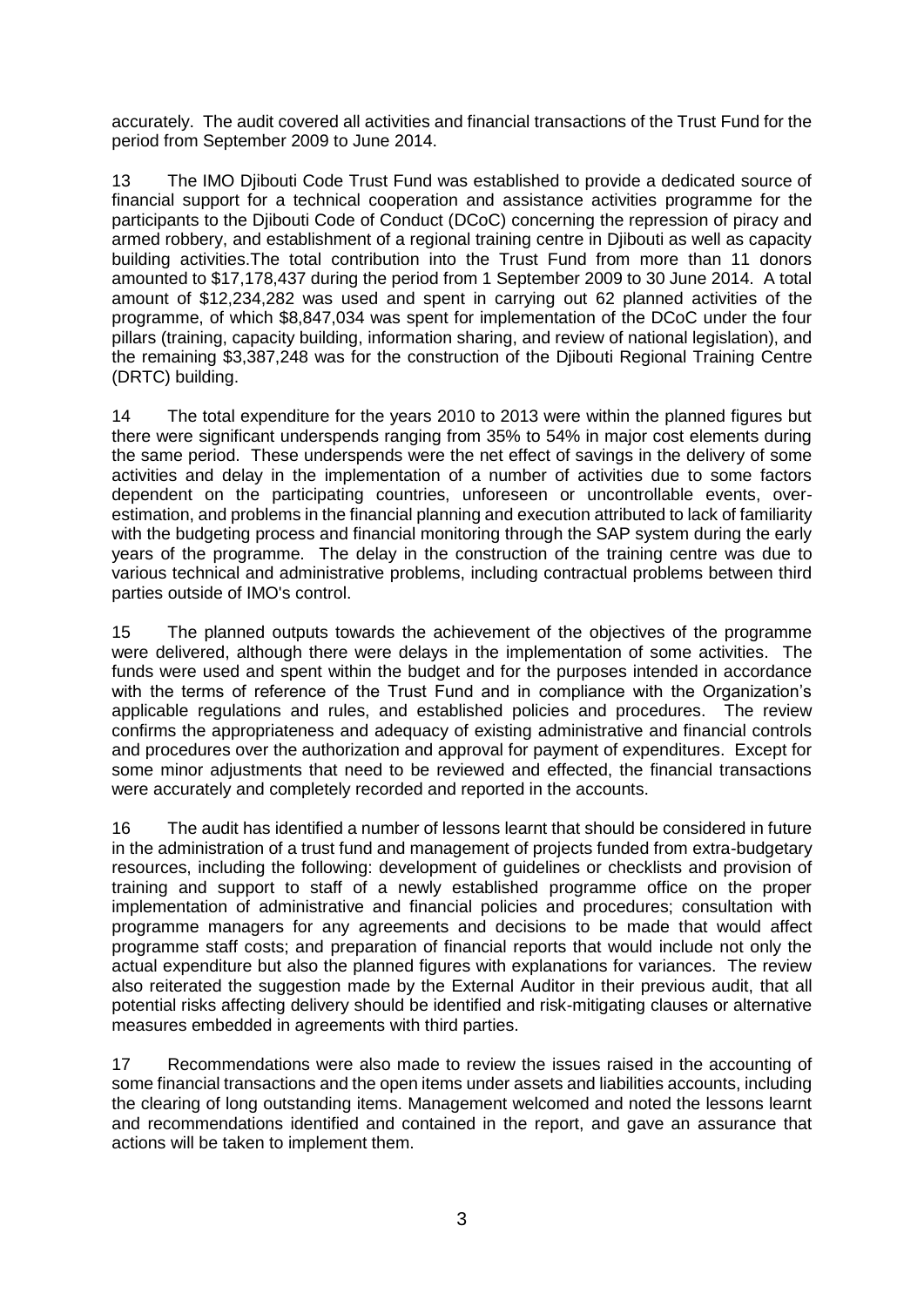## **Audit of Separation Benefits and Payments in 2013**

18 The objective of the audit was to ascertain that separation entitlements authorized, processed and paid were valid and accurate in accordance with regulations, rules and policies, and applicable rates. The review covered the separation benefits consisting of accrued annual leave, repatriation grant, and termination indemnity with a total cost of £544,487, which were authorized and paid to 23 staff members who left the Organization in 2013.

19 The audit has confirmed the validity and accuracy of authorizations and payments towards accrued annual leave, repatriation grant and termination indemnity, when applicable, to 21 separated staff members. The repatriation grant of one staff was overpaid due to manual error in calculation of the number of weeks of separation payments, and another staff member was overpaid the last monthly salary due to unrecorded leave days without pay during that month. The oversight resulted in a total overpayment of approximately £7,464, representing 1.4 % of the overall cost of separation benefits paid in 2013.

20 The two staff members were informed and requested by Management to refund the amount overpaid to them. Recommendations were made to continue the effort of contacting the two staff members concerned and to recover fully the amount of overpayment. It was confirmed later and after the audit that the two staff members have refunded in full the amounts overpaid to them.

## **Audit of Education Grant**

21 The objective of the audit was to evaluate the appropriateness and adequacy of the existing system and administrative controls and procedures, and to ascertain the validity of authorization and accuracy of processing the payment for education grant entitlements or claims, advances, and recoveries or refunds, if any. The review covered education grant claims of £856,381 for the school year 2013/2014 and education grant advances of £957,192 for the school year 2014/2015 of 57 staff members with 78 dependants.

22 In general, the present policies, guidelines, administrative controls and procedures, and system configuration are adequate and operating as planned in ensuring the validity of authorizations and the accuracy of payments towards education grant entitlements. The processing of education grant entitlements automatically through the SAP HR and Payroll system has significantly improved work efficiency and accuracy of payments. Except for a few errors due to oversight in entering the correct data into the system, the substantive review has confirmed the validity of authorizations and the accuracy of the processing and system calculation of education grant entitlement and payments. The errors have been rectified during the audit and the three staff members concerned have been refunded the short payments due to them of \$473.

23 The balance of education grant advance as reported in the accounts has to be reconciled against the balance reported in the SAP HR and Payroll system. The audit has also identified some measures to enhance the current education grant forms for clarity and relevance, and to strengthen the controls and procedures to help ensure that the authorized entitlements are legitimate based on the proper supporting documentation and are paid correctly. Appropriate recommendations were made to address the issues noted during the audit and Management in their reply to the report confirmed that actions have already been initiated to implement some of the recommendations, with longer-term action being taken progressively.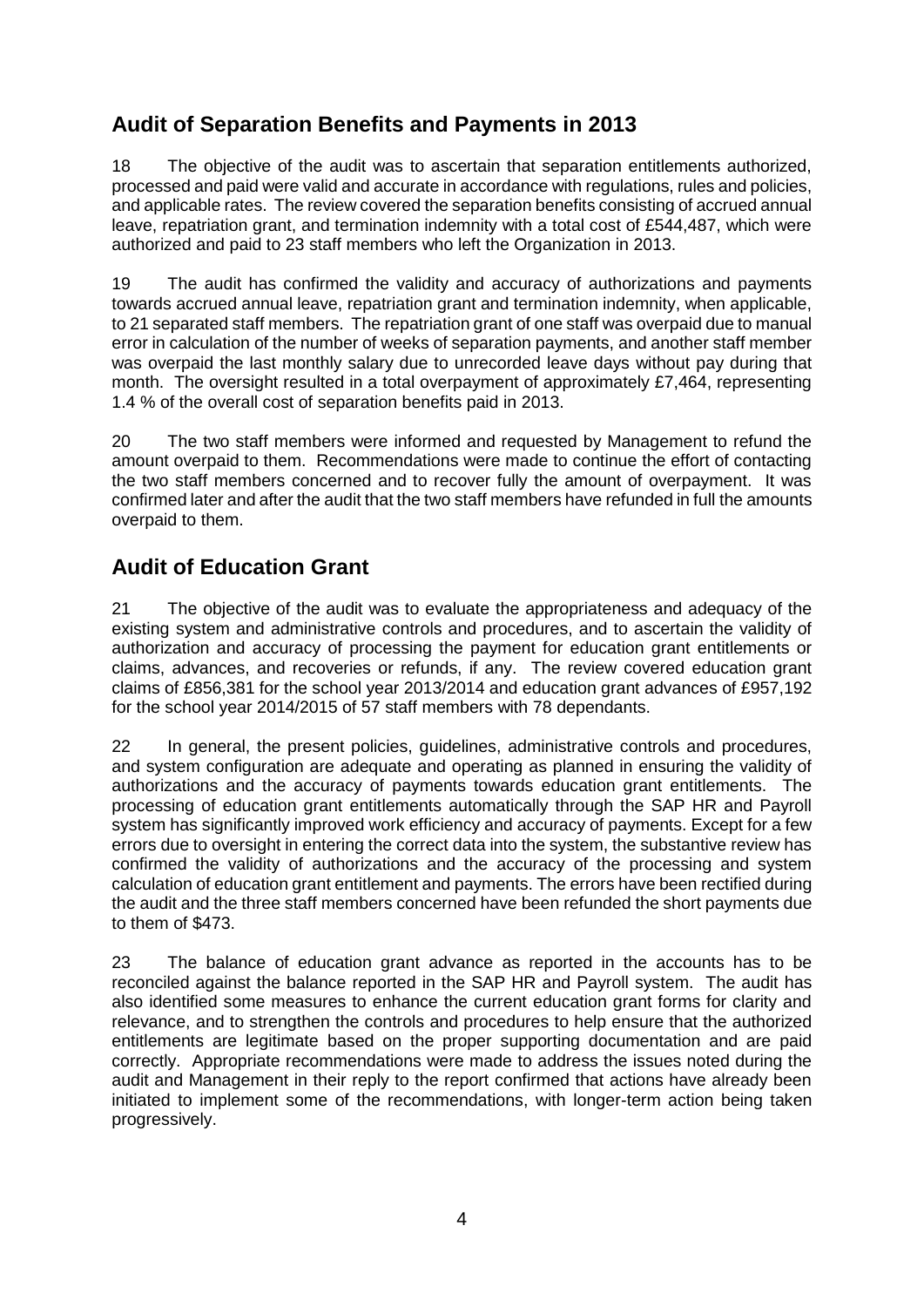## **Review of the Provision of Internal Audit to IMLI**

24 The objective of the review was to determine the feasibility of IMO's IOS to provide internal audit services to IMLI and the cost and other implications to both the Organization and the Institute. The review was carried out following the decision made by the Governing Board of IMLI at its 27th session in March 2013, requesting IMO, in consultation with IMLI, to look into the External Auditor's recommendation on the establishment of internal oversight and consider how IMO's internal oversight function could be extended to IMLI.

25 The provision of internal audit services to IMLI by IOS is feasible and would only require amendment to the current terms of reference of IOS by defining the nature of assurances to be provided to parties outside the Organization. It would be more economical for IMO's IOS to provide the internal audit services to IMLI rather than having it provided by an outside auditing company. Furthermore, the internal audit services can also be provided by IOS more effectively and efficiently considering that the regulations, rules, policies, controls and procedures of the Institute are largely based on IMO's. The Secretary-General has decided that internal audit services would be provided by IOS without financial cost to IMLI.

26 The Terms of Reference (TOR) of internal audit were developed, as part of a discussion paper, and submitted during the latter part of 2013 to the Director, IMLI, who expressed his support in principle for the approach, consultation and line of reporting therein recommended. The TOR were reviewed by the Finance and Human Resources Committee of IMLI at its meeting in March 2014 which was of the view that IMLI was an organization under the auspices of IMO and therefore should not be subjected to an external audit but should be audited internally by IMO. In the light of this observation, the Committee decided to recommend to the Governing Board that IMLI's audit should be undertaken internally by IMO, preferably by IMO's IOS auditor, and in the event that this was not possible, then the Governing Board should require a reduction in the External Auditor's fee, and advise IMO's IOS auditor that a second audit per year was not necessary as the Committee believes there were adequate and effective controls.

27 At its 28th session in April 2014, the Governing Board, recognized as an unavoidable requirement the need to comply with the External Auditors' recommendation that considering the crucial role IOS plays in providing assurance on internal controls, it should visit the Institute at least once a year to undertake a review of the operations. At its meeting in October 2014, the Finance and Human Resources Committee examined and was invited to endorse the discussion paper and TOR of Internal Audit previously submitted by IMO's IOS for approval of the Governing Board at its next session in 2015.

#### **Status of Implementation of SAP Business Intelligence Project**

28 The objective of the monitoring of the on-going SAP Business Intelligence (BI) project was to verify and report on its progress and status of implementation since its commencement in October 2013 up to 31 October 2014. The SAP BI project was commissioned for the purpose of reviewing the current SAP system at IMO and to provide a BI strategy for the future development of user management information and analytical applications to address the current limitation in the extraction and use of data and information for analysis and decisionmaking, and to meet the evolving reporting requirements.

29 The BI Steering Group was satisfied with the BI strategy as a whole and its proposed implementation approach but did not agree with the implementation of the whole strategic roadmap proposed by the consultant due to its high cost. It was decided to implement partially some of the deliverables, i.e. a review of the "cost collector" and "Key Performance Indicator (KPI) catalogue". The review of "cost collector" resulted in a proposal that would bring a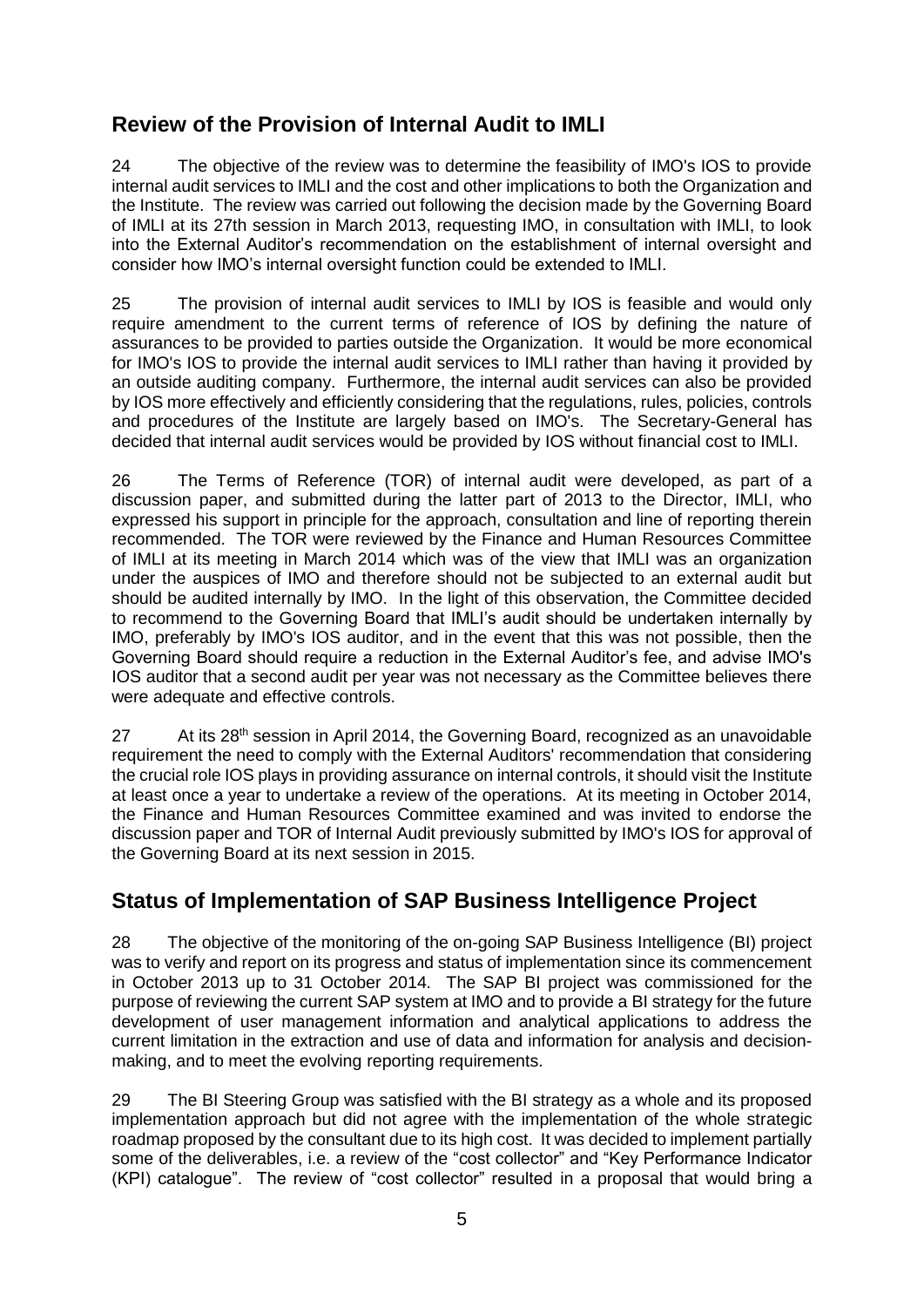number of high impact process changes with substantial implementation costs, compared to the benefits that will be derived from the implementation of the proposed changes. A decision was made at the Steering Group level not to progress with the proposal, as this is not the way forward for IMO. The work on the KPI catalogue was also suspended until the ongoing work on the review/revision of KPIs under the Organization's Strategic Plan has been completed.

30 The Steering Group decided to include BI implementation in the upcoming SAP outsourcing tendering and Request for Proposal. Although IOS supported this decision, the postponement of large portions of the BI Program until the start of the new contract of the successful bidder in 2015 would delay the realization of the benefits in resolving the limitations of the system in generating reports from the SAP system, which would promote a more efficient operation and provide useful and relevant information for decision-making.

31 Management acknowledged the delay in the realization of the BI project. However, it was felt that it was not practical and economical to start the implementation of the multi-year project while the Organization is undergoing a tendering process that has a direct impact on the BI project. The BI project is a key feature of the system improvement plan in the secondterm outsourcing, and Management will take necessary action to expedite the progress of the project once the tender process is completed.

#### **STATUS OF IMPLEMENTATION OF INTERNAL AUDIT RECOMMENDATIONS (2013 AND PRIOR YEARS)**

32 IOS has issued a total of 43 reports on the audit of various thrust areas and nine reports on the follow-up audit of previous years' recommendations during the period from July 2001 to December 2013. The reports contained 512 recommendations requiring follow-up actions on internal controls and procedures, compliance with regulations, rules and established policies, safeguarding of cash and assets, and financial recording and reporting.

33 The position as at 30 November 2014 of the status of the 512 recommendations, disclosed that 505 (99%) were fully implemented and considered as closed, whilst the remaining seven (1%) recommendations are still in progress. The table below sets out a summary of the status of implementation of the 512 recommendations contained in the audit reports issued from July 2001 to December 2013.

| <b>Period</b>           | <b>Audit</b>   | <b>Closed</b> | <b>Percent</b> | In       | <b>Percent</b> | Total        |
|-------------------------|----------------|---------------|----------------|----------|----------------|--------------|
|                         | <b>Reports</b> |               |                | progress |                |              |
| Current year (2013)     | 4              | 27            | -87            |          | 13             | $\mathbf{R}$ |
| Prior years (2001-2012) | 39             | 478           | 99             | ົ        |                | 48'          |
| Total                   | 43             | 505           | 99             |          |                | 512          |

34 Of the remaining seven outstanding recommendations, the implementation of which is still in progress, five and two recommendations require actions from the Administrative Division and Technical Cooperation Division, respectively. The seven recommendations relate to previous audits of cafeteria operations, application of placement and promotion policies, travel, the TC SAP project system, and management of Memorandums of Understanding, agreements and other arrangements.

35 The full implementation of the seven outstanding recommendations would result in the following: automation of invoices for catering and other income; use of a web-based cafeteria customer survey with simplified questions; a revised performance appraisal system; issuance of a circular on recruitment to remind Divisions on the current practices as well as the role of the Human Resources Services in the recruitment process; a database of training participants